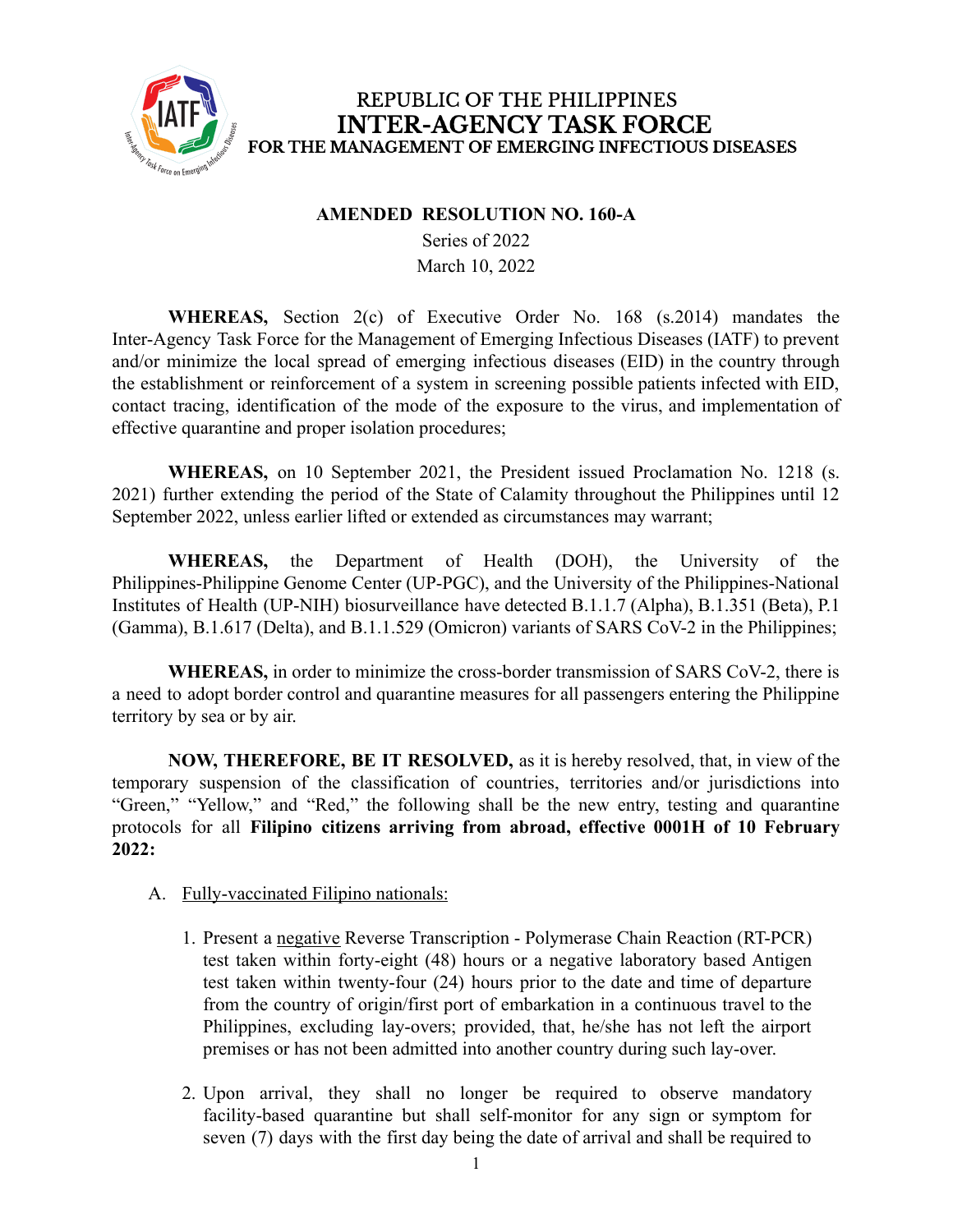

report to the local government unit of destination upon the manifestation of symptoms, if any;

- 3. A Filipino national shall be deemed fully vaccinated only if he/she is fully compliant with the following requisites:
	- a. Received the second dose in a 2-dose series or a single dose vaccine more than fourteen (14) days prior to the date and time of departure from the country of origin/port of embarkation.
	- b. The vaccine is included in any of the following:
		- i. Emergency Use Authorization (EUA) List or Compassionate Special Permit (CSP) issued by the Philippine Food and Drug Administration; or
		- ii. Emergency Use Listing of the World Health Organization.
	- c. Possesses and presents any of the following proofs of vaccination prior to departing/boarding from the country of origin/port of embarkation and upon arrival in the country:
		- i. World Health Organization International Certificate of Vaccination and Prophylaxis; or
		- ii. VaxCertPH; or
		- iii. National or state digital certificate of the country/foreign government which has accepted VaxCertPH under a reciprocal arrangement; or
		- iv. Other proofs of vaccination permitted by the IATF.
- 4. Filipino nationals who are not compliant with all of the conditions set forth in Section A (1) to (3) above shall be considered as unvaccinated and shall be subject to the entry, testing and quarantine protocols set forth in Section B below.
- 5. Fully vaccinated Filipino nationals availing of this Section shall not be included in the arrival quota set by the Department of Transportation (DOTR) and its One-Stop-Shop (OSS).

### B. Unvaccinated, Partially Vaccinated, or Filipino Nationals Whose Vaccination Status Cannot Be Independently Validated

1. Present a negative Reverse Transcription - Polymerase Chain Reaction (RT-PCR) test taken within forty-eight (48) hours or a negative laboratory based Antigen test taken within twenty-four (24) hours prior to the date and time of departure from the country of origin/first port of embarkation in a continuous travel to the Philippines, excluding lay-overs; provided, that, he/she has not left the airport premises or has not been admitted into another country during such lay-over.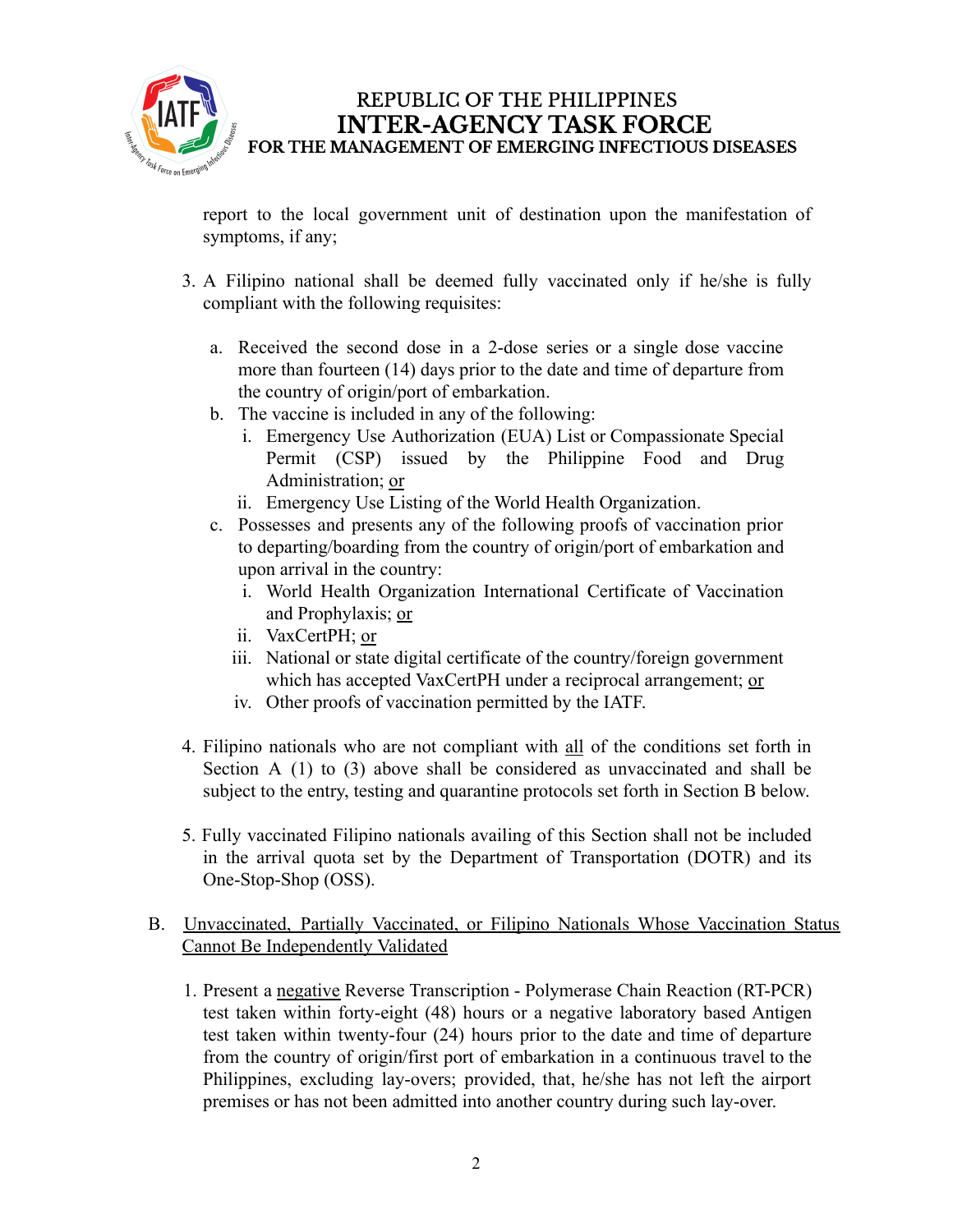

- 2. Required to undergo facility-based quarantine until the release of their negative RT-PCR test taken on the fifth (5th) day from date of arrival. After which, they shall be required to undergo home quarantine until their fourteenth (14th) day from date of arrival.
- 3. The local government units (LGUs) of destination and their respective Barangay Health Emergency Response Teams (BHERTS) are tasked to monitor those arriving passengers undergoing home quarantine.
- C. Unvaccinated Minor Filipino Nationals
	- 1. Filipino nationals below twelve (12) years of age who are not vaccinated for any reason whatsoever shall follow the quarantine protocols of their parent/s or an accompanying adult/guardian traveling with them.
	- 2. Filipino nationals from twelve (12) years to seventeen (17) years of age shall follow the classification and procedures based on their vaccination status (i.e., vaccinated or unvaccinated). In case of such unvaccinated minor children, either foreign or Filipino parents should accompany such child or children during their facility-based quarantine.

#### D. Fully-Recovered Filipino Nationals With Positive RT-PCR Pre-Departure Test Results

- 1. Filipino nationals who have recovered from COVID-19 but test positive for the 48-hour pre-departure RT-PCR test may nonetheless enter the country, provided, they are able to present the following documents prior to departing/boarding from the country of origin/port of embarkation and upon arrival in the Philippines:
	- a. A positive RT-PCR test taken not earlier than ten (10) days but not later than thirty (30) days prior to the date and time of departure from the country of origin/port of embarkation;
	- b. The positive Reverse Transcription Polymerase Chain Reaction (RT-PCR) test taken within forty-eight (48) hours prior to the date and time of departure from the country of origin/first port of embarkation in a continuous travel to the Philippines, excluding lay-overs; provided, that, he/she has not left the airport premises or has not been admitted into another country during such lay-over; and
	- c. A medical certificate issued by a licensed physician stating that the Filipino national certifying that he/she: (i) was an asymptomatic, mild, moderate, severe or critical case of COVID-19, as the case may be; (ii) has completed the mandatory isolation period; (iii) is no longer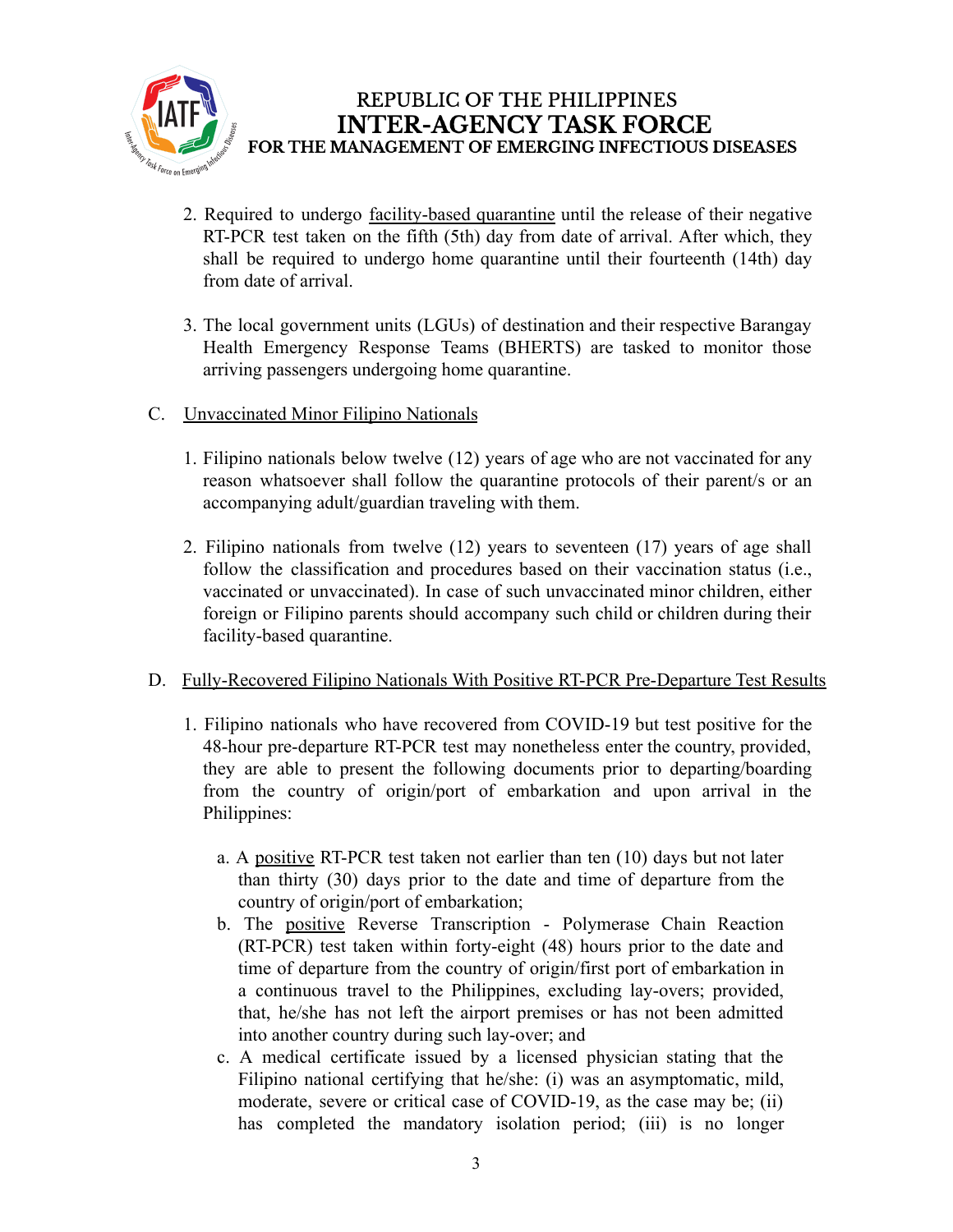

infectious; and (iv) has been allowed free movement and travel.

- 2. Upon arrival, the COVID-19 positive Filipino national shall be subject to the following protocols:
	- a. If fully vaccinated, they shall no longer be required to observe mandatory facility-based quarantine but shall self-monitor for any sign or symptom for seven (7) days with the first day being the date of arrival and shall be required to report to the local government unit of destination upon the manifestation of symptoms, if any;
	- b. If unvaccinated, partially vaccinated, or vaccination status cannot be independently determined, they shall be required to undergo facility-based quarantine until the release of their negative RT-PCR test taken on the fifth (5th) day. After which, they shall be required to undergo home quarantine until their fourteenth (14th) day, with the date of arrival being the first day.
- 3. The current local quarantine and isolation periods and protocols as embodied under Department of Health Administrative Order No. 2021-0043 or the Omnibus Guidelines on the Minimum Public Health Standards for the Safe Reopening of Institutions are hereby reiterated for strict compliance, or other applicable rules as may be implemented by the Department of Health.
- E. All inbound Filipinos shall register with the OneHealth Pass prior to arrival in the Philippines.

**RESOLVED FURTHER,** this resolution shall supersede the relevant entry, testing, and quarantine protocols for Filipino nationals under IATF Resolution Nos. 158, dated 20 January 2022, and 159 dated 27 January 2022. Other previous IATF resolutions inconsistent herewith are deemed modified accordingly.

**RESOLVED FINALLY,** that the Chairperson and the Co-Chairperson shall be duly authorized to sign this Resolution for and on behalf of the Inter-Agency Task Force.

**APPROVED** during the 160th Inter-Agency Task Force Meeting, as reflected in the minutes of the meeting, held this February 03, 2022, via video conference**.**

> *(Originally signed)* **KARLO ALEXEI B. NOGRALES** Secretary, Office of the Cabinet Secretariat IATF Co-Chairperson